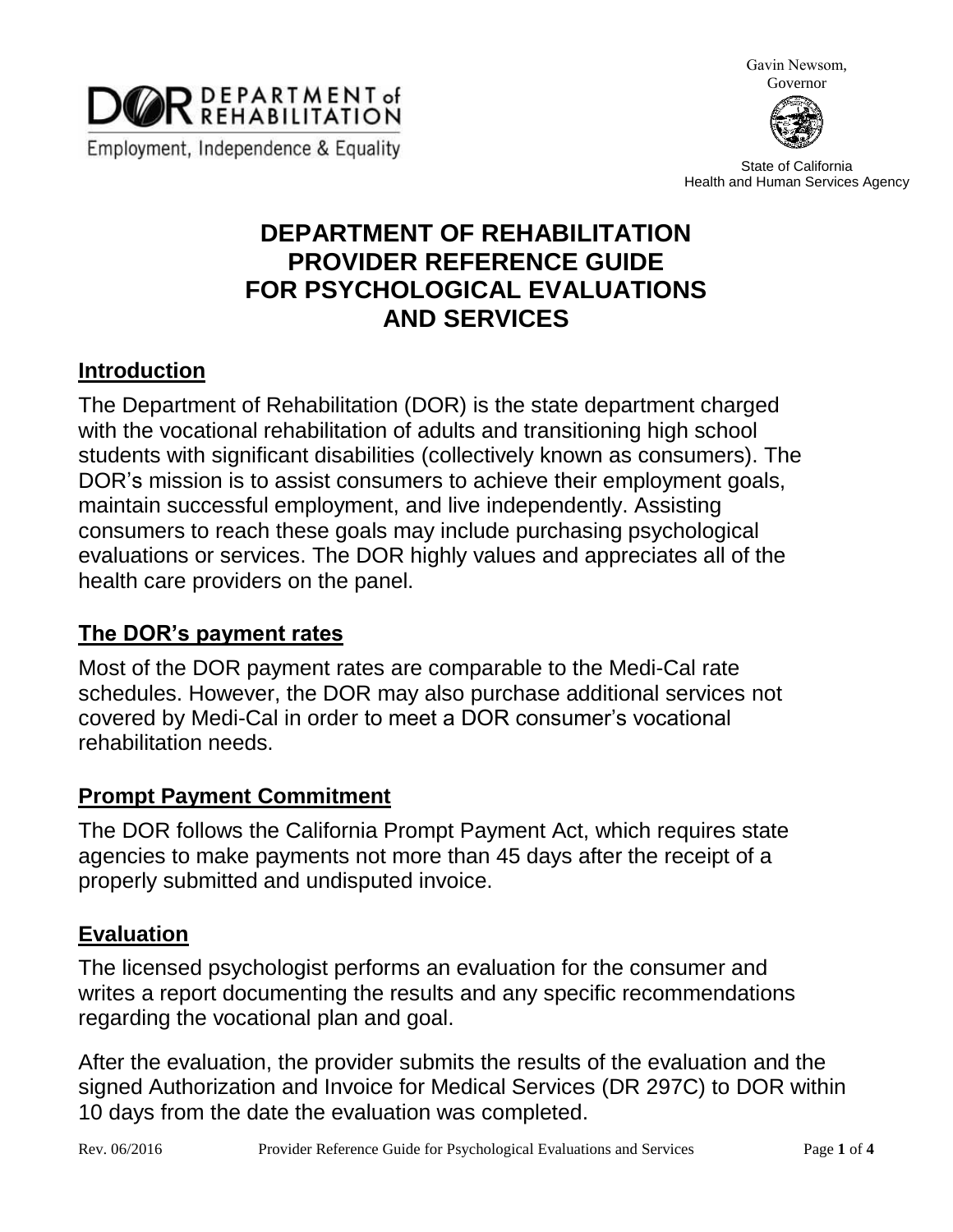See step-by-step table for specific instructions on where and how to send documents.

### **Authorization**

If psychotherapy sessions related to the vocational goal are necessary, the DOR will review and determine the appropriateness of services in alignment with the consumer's employment goal and plan. If the DOR decides to proceed with purchasing psychotherapy or counseling for the consumer, the DOR will send the provider an Authorization and Invoice for Medical Services (DR 297C) for one to six sessions maximum.

No services may be provided or paid for without a DOR authorization document. Only those services authorized, in advance, on the Authorization and Invoice for Medical Services (DR 297C) will be honored at the time of invoice.

## **Services**

The psychologist, Marriage and Family Therapist, or Licensed Clinical Social Worker will provide psychotherapy or counseling services for the consumer and complete a report(s) documenting the session(s).

The provider will submit the report(s) documenting the session(s) along with the signed Authorization and Invoice for Medical Services (DR 297C) to DOR.

## **Billing the DOR for Psychological Evaluations or Services**

It is a state policy that if the consumer/patient has Medi-Cal or other private insurance, the provider will invoice these benefits first. Whatever is not covered by the comparable benefits can then be invoiced to DOR. Each provider must attach the evidence of benefit (EOB) or denial. Medicare or Medi-Cal non-covered services do not require EOB or denial documentation. See step-by-step table for specific invoicing instructions.

When billing the DOR for evaluations, include the documents listed above in the Evaluation section of this document. Also, note the following:

- The DOR is required to verify with the consumer that services were received prior to paying the invoice.
- Providers are paid at the rates listed in this document in the section entitled "The DOR's Payment Rates."
- Attach any comparable benefits documentation when billing the DOR.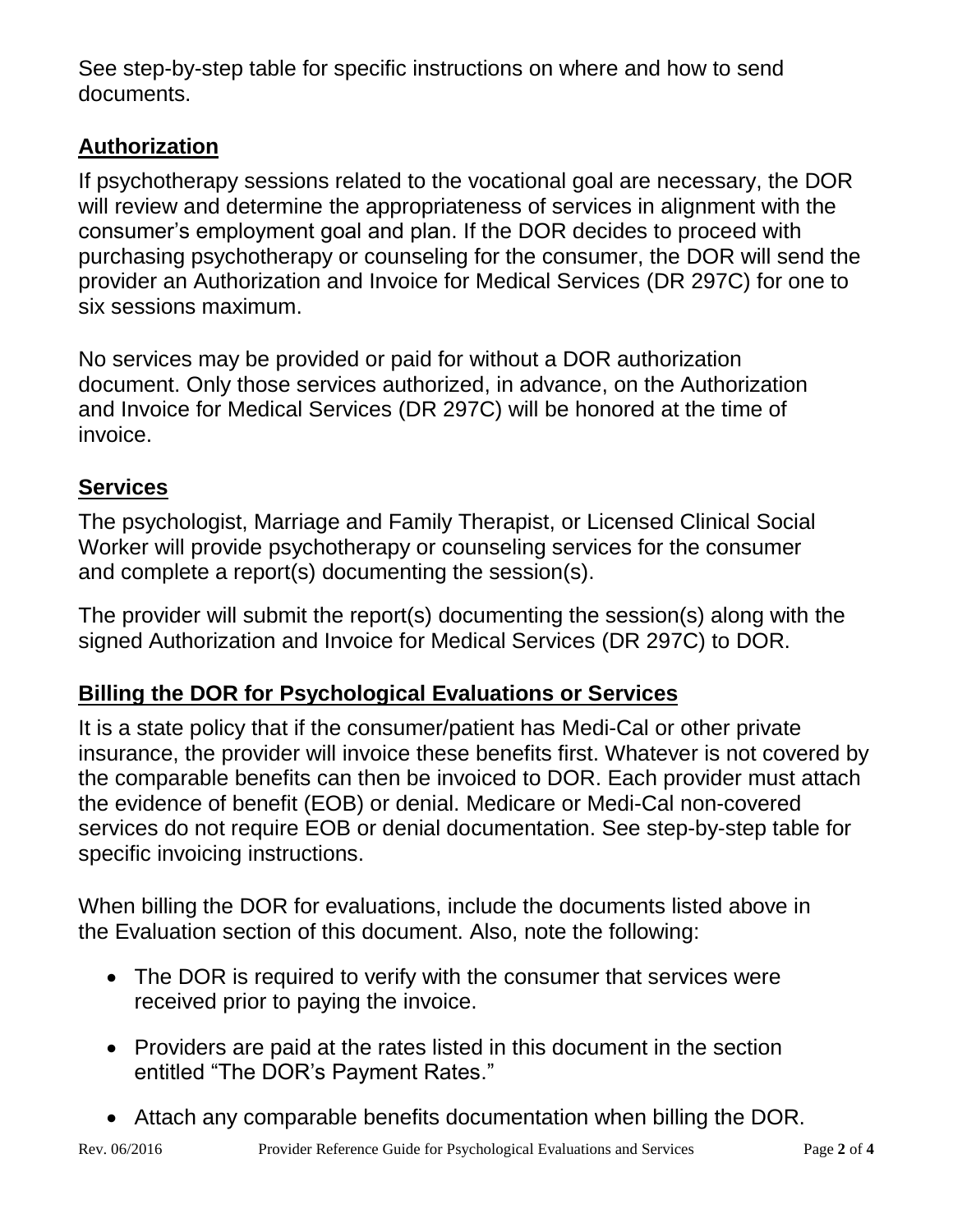DOR invoicing guidelines can be found online at this website: [https://www.dor.ca.gov/Home/InvoicingGuidelines](http://dor.ca.gov/Public/Invoicing-Guidelines-for-Vendors.html). Along with general information for all vendors, the website includes a link to more specific information for health care providers.

### **Step-by-Step In-Depth Guide**

This section provides a description of each step in the psychological evaluation and service process. See the sections above for more detailed information on policies, processes, and documentation.

| <b>Step</b> | <b>Purchase</b><br><b>Phase</b> | <b>Action</b>                                                                                                                                                                                                                                                                                                                                                                                                              | <b>Standard</b><br><b>Actor</b> |
|-------------|---------------------------------|----------------------------------------------------------------------------------------------------------------------------------------------------------------------------------------------------------------------------------------------------------------------------------------------------------------------------------------------------------------------------------------------------------------------------|---------------------------------|
|             |                                 | Issue authorization for psychological evaluations or<br>services.                                                                                                                                                                                                                                                                                                                                                          |                                 |
|             |                                 | For evaluation attach the DR 246 - Referral for<br><b>Psychological Testing.</b>                                                                                                                                                                                                                                                                                                                                           |                                 |
|             |                                 | Commonly used psychological evaluations or<br>services procedure codes:                                                                                                                                                                                                                                                                                                                                                    |                                 |
| 1           | Authorization                   | Psychological:<br>96101 - Psychological testing (includes<br>psycho-diagnostic assessment of<br>emotionality, intellectual abilities, personality<br>and psychopathology, e.g., MMPI,<br>Rorschach, WAIS) per hour of psychologist's<br>or physician's time, both face-to-face time<br>with the patient and time interpreting test<br>results and preparing the report.                                                    | <b>DOR</b><br><b>Office</b>     |
|             |                                 | Neuropsychological:<br>96116 - Neurobehavioral status exam -<br>Clinical assessment of thinking, reasoning<br>and judgment (e.g., acquired knowledge,<br>attention, language, memory, planning and<br>problem solving, and visual spatial abilities);<br>per hour of the psychologist's or physician's<br>time; both face-to-face time with the patient<br>and time interpreting test results and<br>preparing the report. |                                 |
|             |                                 | 96118 - Neuropsychological testing (e.g.,<br>$\bullet$<br>Halstead-Reitan Neuropsychological Battery,                                                                                                                                                                                                                                                                                                                      |                                 |